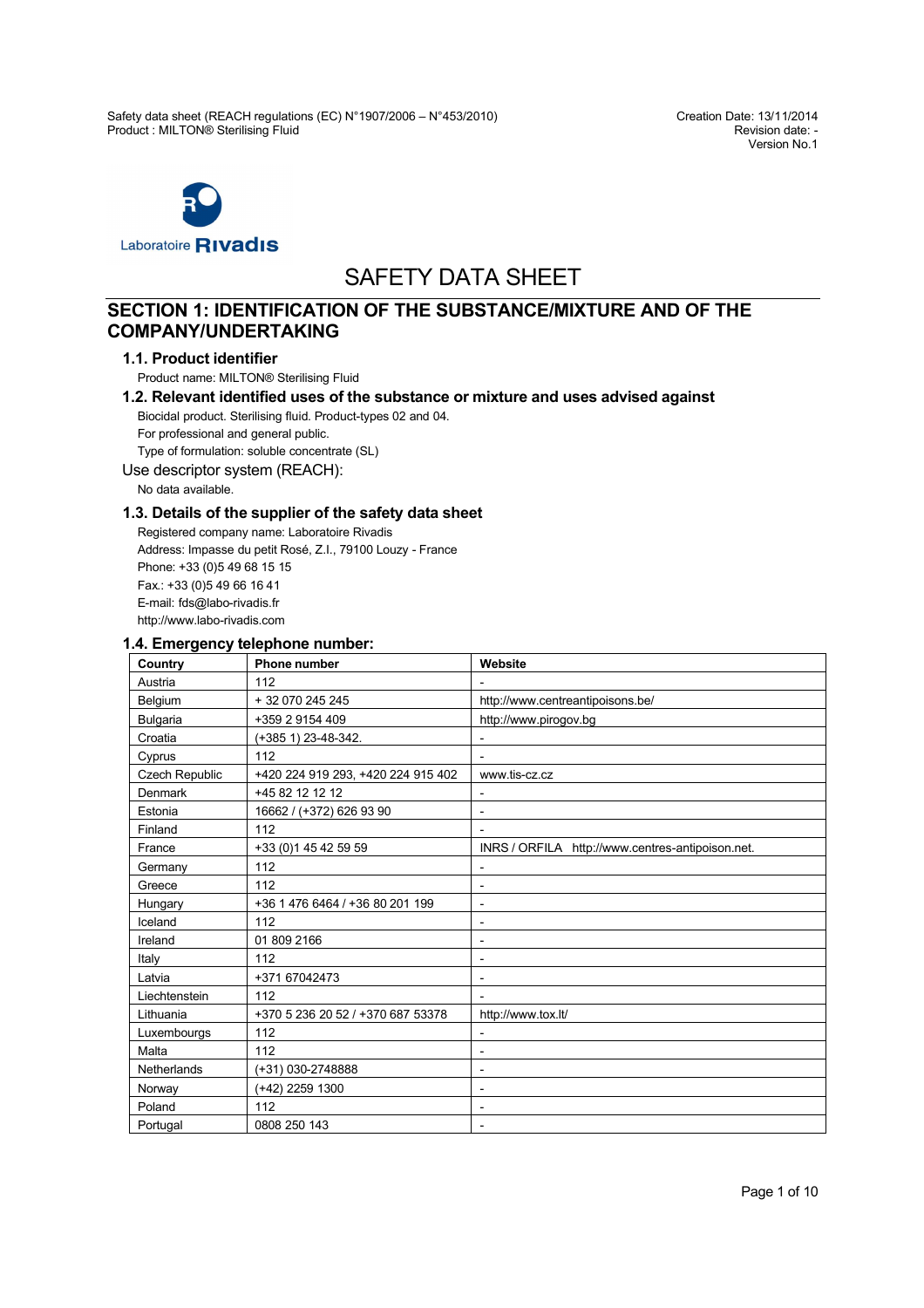| Country        | <b>Phone number</b> | Website |  |  |  |
|----------------|---------------------|---------|--|--|--|
| Romania        | 112                 |         |  |  |  |
| Slovakia       | (+421) 2 54 774 166 |         |  |  |  |
| Slovenia       | 112                 | -       |  |  |  |
| Spain          | + 34 91 562 04 20   |         |  |  |  |
| Sweden         | 112                 | -       |  |  |  |
| Switzerland    | 145                 |         |  |  |  |
| United Kingdom | 111                 |         |  |  |  |

### Other emergency numbers

In case of emergency, call nearest poison center or 112.

# **SECTION 2 : HAZARDS IDENTIFICATION**

# **2.1. Classification of the substance or mixture**

# **In compliance with EC regulation No. 1272/2008 and its amendments.**

Mixture that is corrosive to metals, Category 1 (Met. Corr. 1, H290).

Skin irritation, Category 2 (Skin Irrit. 2, H315).

Hazardous to the aquatic environment - Acute hazard, Category 1 (Aquatic Acute 1, H400).

Hazardous to the aquatic environment - Chronic hazard, Category 3 (Aquatic Chronic 3, H412).

Contact with acids liberates toxic gas (EUH031).

Warning! Do not use together with other products. May release dangerous gases (chlorine) (EUH206).

### **In compliance with directives 67/548/EEC, 1999/45/EC and their amendments.**

Skin irritation (Xi, R 38).

Contact with acids liberates toxic gas (R 31).

Aquatic environmental hazard, acute toxicity: very toxic (N, R 50).

This mixture does not present a physical hazard. Refer to the recommendations regarding the other products present on the site.

### **2.2. Label elements**

Biocidal product. Sterilising fluid. Product-types 02 and 04.

# **In compliance with EC regulation No. 1272/2008 and its amendments.**



| Hazard pictograms:        |                                                                                                                                                              |
|---------------------------|--------------------------------------------------------------------------------------------------------------------------------------------------------------|
| Signal Word:              | <b>WARNING</b>                                                                                                                                               |
| Hazard statements:        |                                                                                                                                                              |
| H <sub>290</sub>          | May be corrosive to metals.                                                                                                                                  |
| H315                      | Causes skin irritation.                                                                                                                                      |
| H400                      | Very toxic to aquatic life.                                                                                                                                  |
| H412                      | Harmful to aquatic life with long lasting effects.                                                                                                           |
| Precautionary statements: |                                                                                                                                                              |
| P <sub>101</sub>          | If medical advice is needed, have product container or label at hand.                                                                                        |
| P <sub>102</sub>          | Keep out of reach of children.                                                                                                                               |
| P <sub>2</sub> 34         | Keep only in original container.                                                                                                                             |
| P273                      | Avoid release to the environment.                                                                                                                            |
| P302 + P352               | IF ON SKIN: Wash with plenty of soap and water.                                                                                                              |
| P332+P313                 | If skin irritation occurs: Get medical advice/attention.                                                                                                     |
| P391                      | Collect spillage.                                                                                                                                            |
| P <sub>501</sub>          | Dispose of contents / container to hazardous waste collection authorized in accordance with local, regional,<br>national and / or international regulations. |
| Additional labelling:     |                                                                                                                                                              |
| EUH031                    | Contact with acids liberates toxic gas (EUH031).                                                                                                             |
| <b>EUH206</b>             | Warning! Do not use together with other products. May release dangerous gases (chlorine).                                                                    |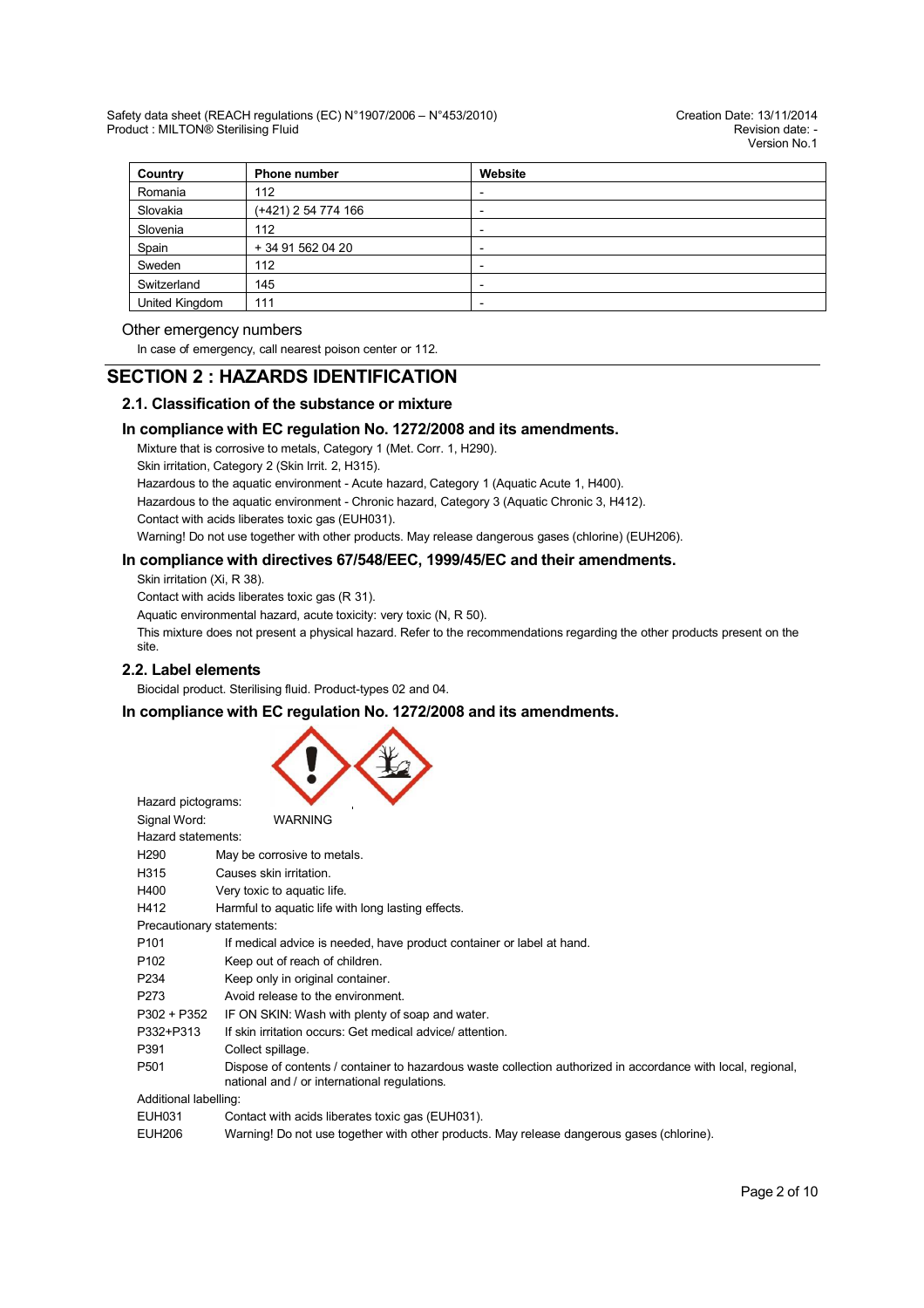# **2.3. Other hazards**

The mixture does not contain any substances classified as 'Substances of Very High Concern' (SVHC) as defined by criteria of article 57 and as per article 59 of REACH (Regulation EC No.1907/2006) at concentration ≥ 0.1% - list published by the European CHemicals Agency (ECHA): ([http://echa.europa.eu/fr/candidate-](http://echa.europa.eu/fr/candidate)list-table). The mixture does not contain any PBT or vPvB substances as defined in annex XIII of the REACH regulation EC No.1907/2006.

# **SECTION 3 : COMPOSITION/INFORMATION ON INGREDIENTS**

**3.1. Substances**

Not applicable (mixture).

### **3.2. Mixtures**

Composition:

| <b>INDEX No.</b> | CAS No.   | CE No.    | Name                                    | Pictogram               | Classification                                                                | $%$ w/w |
|------------------|-----------|-----------|-----------------------------------------|-------------------------|-------------------------------------------------------------------------------|---------|
| 017-011-00-1     | 7681-52-9 | 231-668-3 | Sodium hypochlorite, 12-16%<br>solution | <b>GHS 05</b><br>GHS 09 | H <sub>290</sub> *<br>H314 (1B)<br>$H400 (M = 10*)$<br>H411*<br><b>EUH031</b> | 13.61%  |

\*According to supplier's SDS

### Information on ingredients:

No data available.

Other data:

# No data available.

# **SECTION 4: FIRST AID MEASURES**

As a general rule, in case of doubt or if symptoms persist, always call a doctor. NEVER induce swallowing if the victim is unconscious.

### **4.1. Description of first aid measures**

### In the event of exposure by inhalation:

In the event of massive inhalation, remove the exposed person to fresh air. Keep warm and at rest.

### In the event of splashes or contact with eyes:

Wash thoroughly with soft, clean water holding the eyelids open.

If there is any redness, pain or visual impairment, consult an ophthalmologist.

### In the event of splashes or contact with skin:

Remove contaminated clothing and wash the skin thoroughly with soap and water or a recognised cleaner.

Watch out for any remaining product between skin and clothing, watches, shoes, etc.

If the contaminated area is widespread and/or there is damage to the skin, a doctor must be consulted or the victim transferred to hospital.

### In the event of swallowing:

Do not give the victim anything orally.

In the event of swallowing, if the quantity is small (no more than one mouthful), rinse the mouth with water and consult a doctor. Seek medical attention immediately, showing the label.

### **4.2. Most important symptoms and effects, both acute and delayed**

No data available.

# **4.3. Indication of any immediate medical attention and special treatment needed**

# Specific and immediate treatment:

Treat symptomatically.

### Information for the doctor: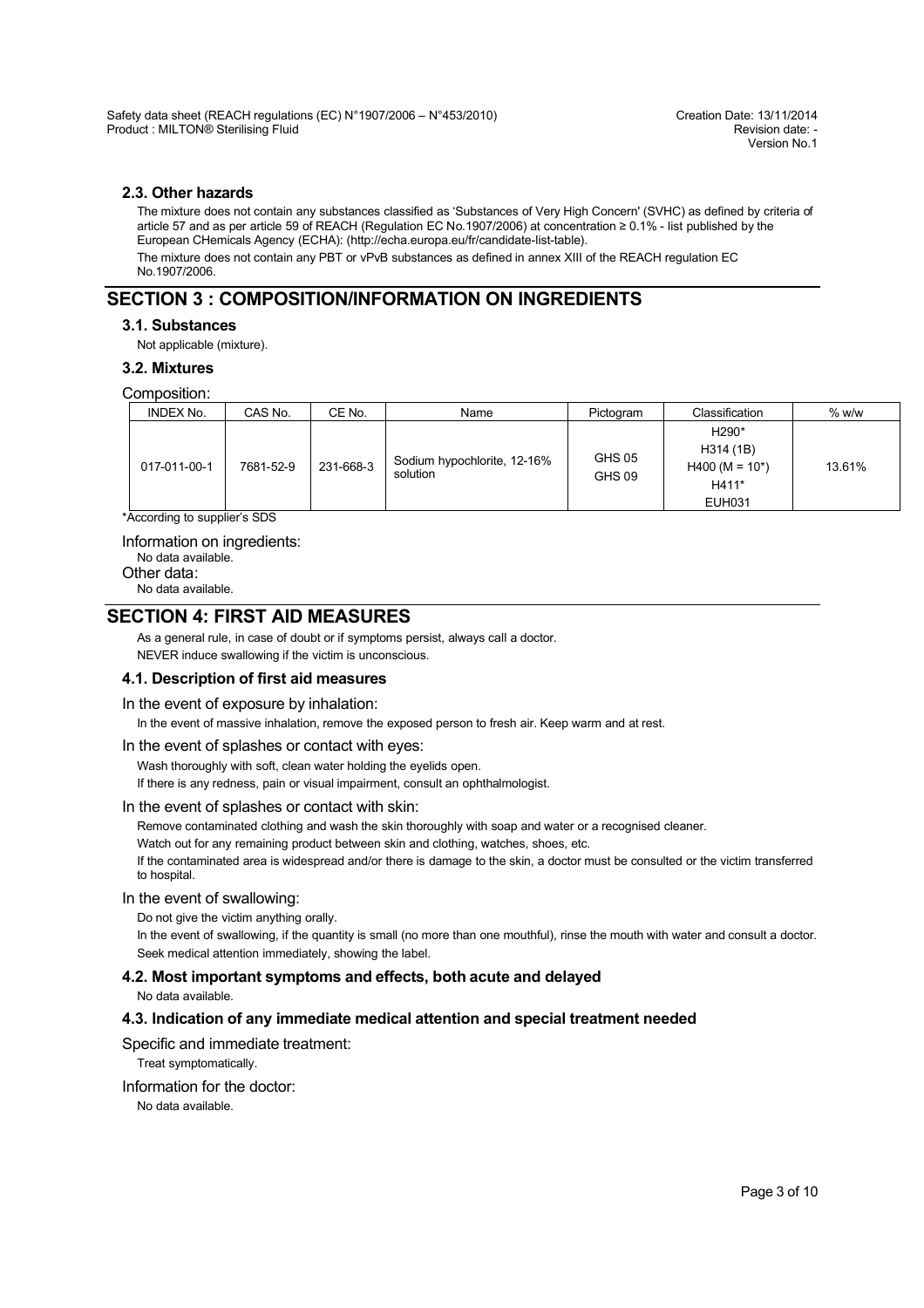# **SECTION 5: FIREFIGHTING MEASURES**

Non-flammable.

# **5.1. Extinguishing media**

#### Suitable methods of extinction

- In the event of a fire, use:
- sprayed water or water mist
- foam
- dry powder
- carbon dioxide  $(CO<sub>2</sub>)$

# Unsuitable methods of extinction

- In the event of a fire, do not use:
- water jet

### **5.2. Special hazards arising from the substance or mixture**

A fire will often produce a thick black smoke. Exposure to decomposition products may be hazardous to health. Do not breathe in smoke.

In the event of a fire, the following may be formed:

- chlorine and chlorinated decomposition products

### **5.3. Advice for firefighters**

No data available.

# **SECTION 6: ACCIDENTAL RELEASE MEASURES**

### **6.1. Personal precautions, protective equipment and emergency procedures**

Consult safety advice of sections 7 and 8.

For non first aid worker

Avoid any contact with the skin and eyes.

In the event of accidental release of a large quantity, evacuate all unnecessary personnel and allow intervention only by trained operators equipped with suitable personal protective equipment (See section 8).

### For first aid worker

First aid workers will be equipped with suitable personal protective equipment (See section 8).

### **6.2. Environmental precautions**

Contain and control the leaks or spills with non-combustible absorbent materials such as sand, earth, vermiculite, diatomaceous earth in drums for waste disposal.

Prevent any material from entering drains or waterways.

### **6.3. Methods and material for containment and cleaning up**

If the ground is contaminated, once the product has been recovered by sponging with an inert and non-combustible absorbent material, wash the contaminated area in plenty of water.

Clean preferably with a detergent, do not use solvents.

### **6.4. Reference to other sections**

Consult sections 8 and 13.

# **SECTION 7: HANDLING AND STORAGE**

Requirements relating to storage premises apply to all facilities where the mixture is handled.

### **7.1. Precautions for safe handling**

Always wash hands after handling.

Remove and wash contaminated clothing before re-using.

#### Fire prevention:

Prevent access by unauthorised personnel.

### Recommended equipment and procedures:

For personal protection, see section 8.

Observe precautions stated on label and also industrial safety regulations. Avoid skin and eye contact with this mixture.

### Prohibited equipment and procedures:

No smoking, eating or drinking in areas where the mixture is used.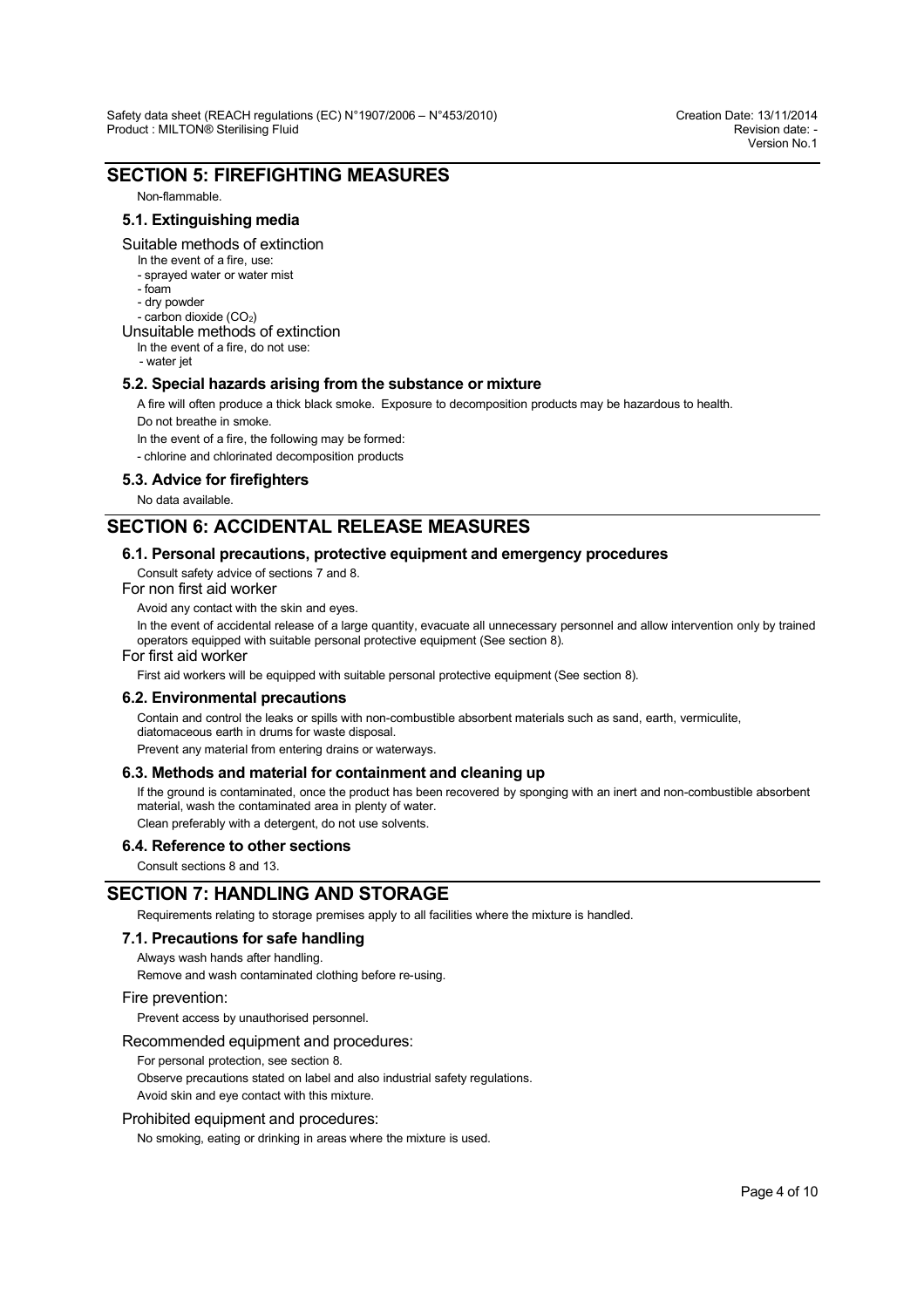Version No.1

# **7.2. Conditions for safe storage, including any incompatibilities**

Always keep in original packaging.

Keep the container tightly closed in a dry, well-ventilated place, protected from heat and direct sunlight. Keep away from food, drink and animal feedingstuffs.

### **7.3. Specific end use(s)**

No data available.

# **SECTION 8: EXPOSURE CONTROLS/PERSONAL PROTECTION**

### **8.1. Control parameters**

Occupational exposure limits:

No data available.

Biological limits:

No data available.

### **8.2. Exposure controls**

Suitable technical inspections:

No data available.

### Personal protection measures, such as personal protective equipment

Pictogram(s) indicating the obligation of wearing personal protective equipment (PPE):



Use personal protective equipment that is clean and has been properly maintained.

Store personal protective equipment in a clean place, away from the work area.

Never eat, drink or smoke during use. Remove and wash contaminated clothing before re-using. Ensure that there is adequate ventilation, especially in confined areas.

- Eye / face protection

Avoid contact with eyes.

### - Hand protection

Avoid skin contact.

Wear suitable protective gloves in the event of prolonged or repeated skin contact.

Use suitable protective gloves that are resistant to chemical agents in accordance with standard EN374.

Gloves must be selected according to the application and duration of use at the workstation.

Protective gloves need to be selected according to their suitability for the workstation in question: other chemical products that may be handled, necessary physical protections (cutting, pricking, heat protection), level of dexterity required.

Type of gloves recommended:

- Natural latex

Recommended properties:

- Impervious gloves in accordance with standard EN374

- Body protection

Avoid skin contact.

Work clothing worn by personnel shall be laundered regularly.

After contact with the product, all parts of the body that have been soiled must be washed.

- Respiratory protection

In the event of accidental release of a large quantity, recommended type of powered air-purifying respirator:

Anti-gas and vapour filter(s) (Combined filters) in accordance with standard EN14387.

- Thermal risks

Not applicable.

Exposure controls linked to environmental protection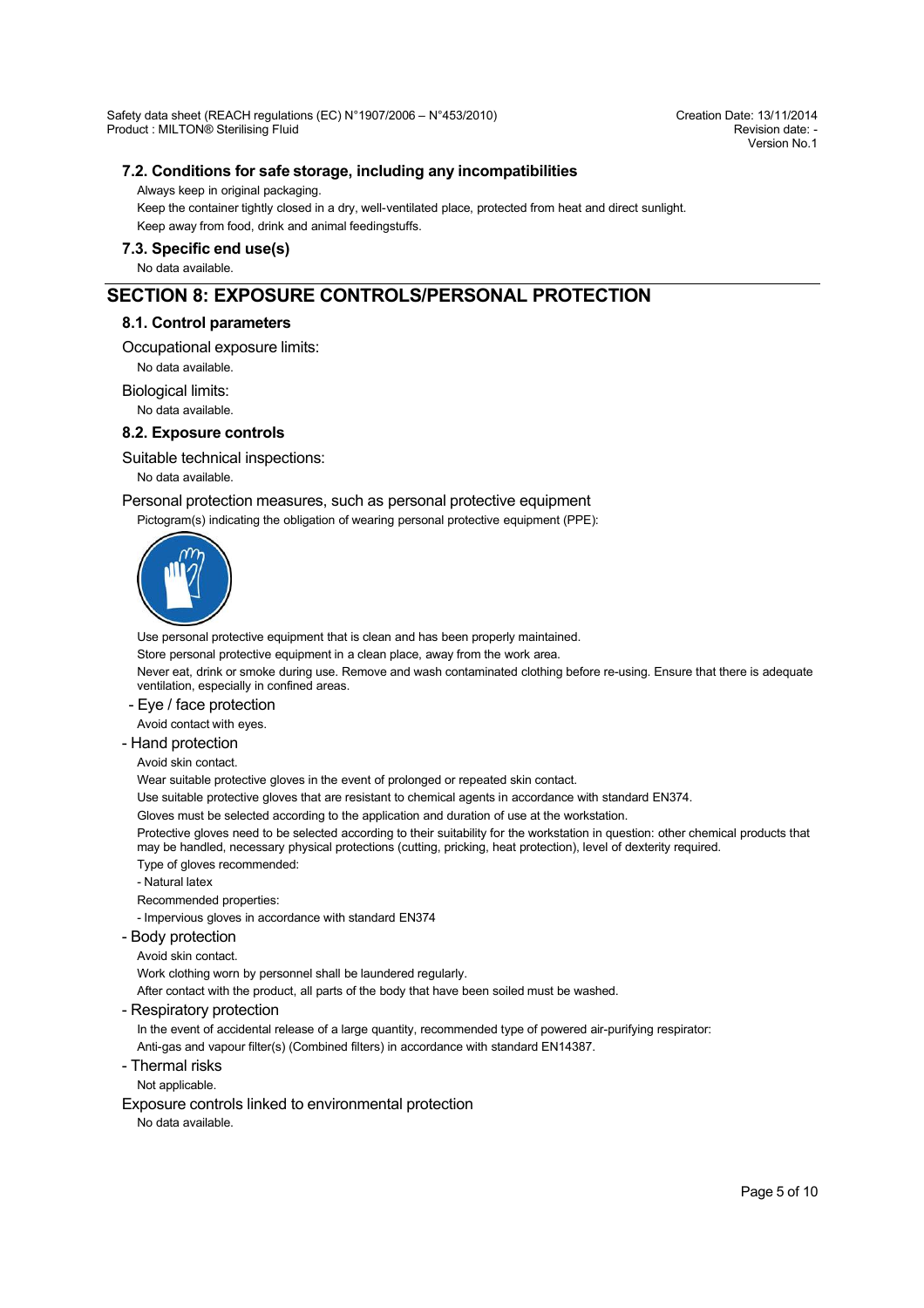# **SECTION 9 : PHYSICAL AND CHEMICAL PROPERTIES**

# **9.1. Information on basic physical and chemical properties**

| General information:                                   |                                                        |
|--------------------------------------------------------|--------------------------------------------------------|
| Physical state:                                        | Clear liquid                                           |
| Odor <sup>-</sup>                                      | Odor of bleach                                         |
| Color:                                                 | Pale green/yellow                                      |
| Important health, safety and environmental information |                                                        |
| pH (1% m/v aqueous solution):                          | Not determined                                         |
| Melting point/melting range:                           | Not applicable                                         |
| Freezing point:                                        | Not determined                                         |
| Boiling point/boiling range:                           | around 110°C                                           |
| Flash point:                                           | No flash point up to 110°C (EC A.9, ISO Standard 3679) |
| Evaporation rate:                                      | Not determined                                         |
| Flammability:                                          | Non flammable.                                         |
| Lower/upper flammability limits:                       | Not determined                                         |
| Lower/upper explosive limits:                          | Not determined                                         |
| Vapour pressure:                                       | Not determined                                         |
| Vapour density:                                        | Not determined                                         |
| Relative density:                                      | 1.130 to 1.150                                         |
| Solubility:                                            | totally soluble in water                               |
| Partition coefficient:                                 | Not determined                                         |
| Auto-ignition temperature:                             | Not determined                                         |
| Decomposition temperature:                             | Not determined                                         |
| Viscosity:                                             | Not determined                                         |
| Explosive properties:                                  | Not explosive (expert statement)                       |
| Oxidising properties:                                  | Not oxidizing (expert statement)                       |
|                                                        |                                                        |

**9.2. Other information**

No data available.

# **SECTION 10: STABILITY AND REACTIVITY**

### **10.1. Reactivity**

Mixture which by chemical action can corrode and even destroy metals. Contact with acids liberates toxic gas (chlorine). May release dangerous gases (chlorine).

### **10.2. Chemical stability**

This mixture is stable under the recommended handling and storage conditions in section 7. Stability of the solution decreases with the action of heat, light and in the presence of some trace impurities.

### **10.3. Possibility of hazardous reactions**

Contact with acids liberates toxic gas (chlorine).

Reacts with ammonia solutions and amines to form explosive compounds.

Can react violently if in contact with methanol.

Decomposition with evolution of oxygen is accelerated by light and heat and also by contact with many metals, particularly copper, nickel, iron and "monel".

Oxidising agent; may assist combustion.

When exposed to high temperatures, the mixture can release hazardous decomposition products and fumes.

In the event of a fire, the following may be formed:

- chlorine and chlorinated decomposition products.

### **10.4. Conditions to avoid**

Keep away from heat and direct sunlight. Avoid contact with other chemicals.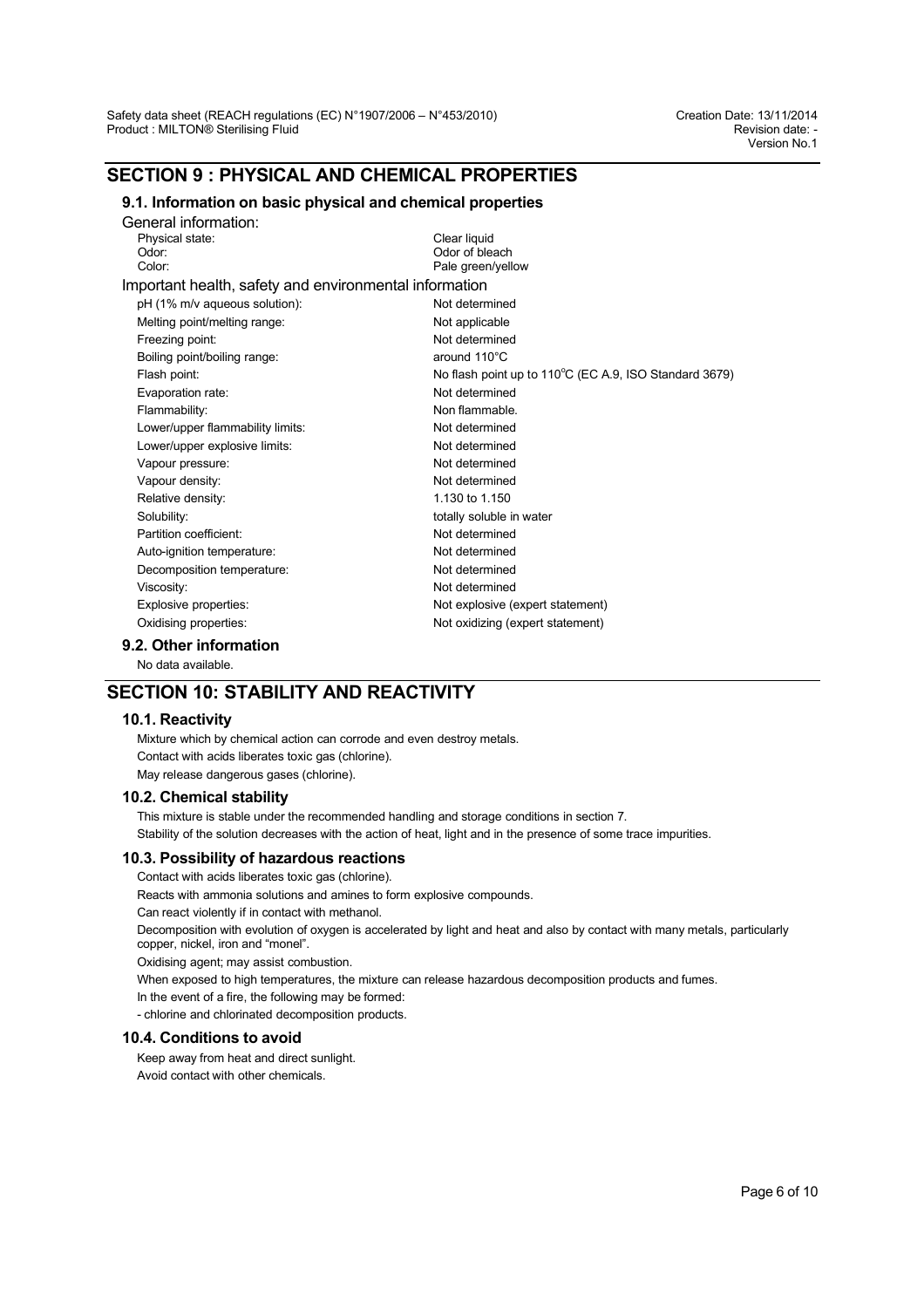### **10.5. Incompatible materials**

- Keep away from:
- acids
- ammonia and amines
- methanol
- metals (particularly copper, nickel, iron and "monel")

#### **10.6. Hazardous decomposition products**

The thermal decomposition may release/form smoke and hazardous decomposition products:

- chlorine and chlorinated decomposition products.

# **SECTION 11: TOXICOLOGICAL INFORMATION**

### **11.1. Information on toxicological effects**

# 11.1.1. Substances

Sodium hypochlorite (CAS No.7681-52-9) The following data are taken from CAR, 2010, Sodium hypochlorite Acute toxicity Acute oral toxicity, rat:  $LD_{50} = 8910$  mg/kg b.w. Acute dermal toxicity, rat:  $LD_{50}$  > 10 000 mg/kg b.w./d Acute inhalation toxicity, rat: LD50 > 10 500 mg/m<sup>3</sup>. Skin corrosion/skin irritation: Causes severe skin burns. Serious damage to eyes/eye irritation: Causes serious eye damage. Respiratory or skin sensitisation: May be irritant to the respiratory tract. Not skin sensitising. Germ cell mutagenicity: No genotoxic potential. Carcinogenicity: Not carcinogenic. Reproductive toxicant: No evidence of any adverse effects on development or fertility. Specific target organ systemic toxicity - single exposure: Not classified. Specific target organ systemic toxicity - repeated exposure: Not classified. Aspiration hazard: Not classified. 11.1.2. Mixture Acute toxicity: No data available. Skin corrosion/skin irritation: Not corrosive (OECD No.435, Corrositex® method on AFISE Javel 2.6) Skin irritant. (Skin irritation, Category 2, OECD No.404, rabbit), Serious damage to eyes/eye irritation: Not irritant. (OECD No.405, rabbit), Respiratory or skin sensitisation: No data available. Germ cell mutagenicity: No data available. Carcinogenicity: No data available. Reproductive toxicant: No data available. Specific target organ systemic toxicity - single exposure: No data available. Specific target organ systemic toxicity - repeated exposure: No data available. Aspiration hazard: No data available.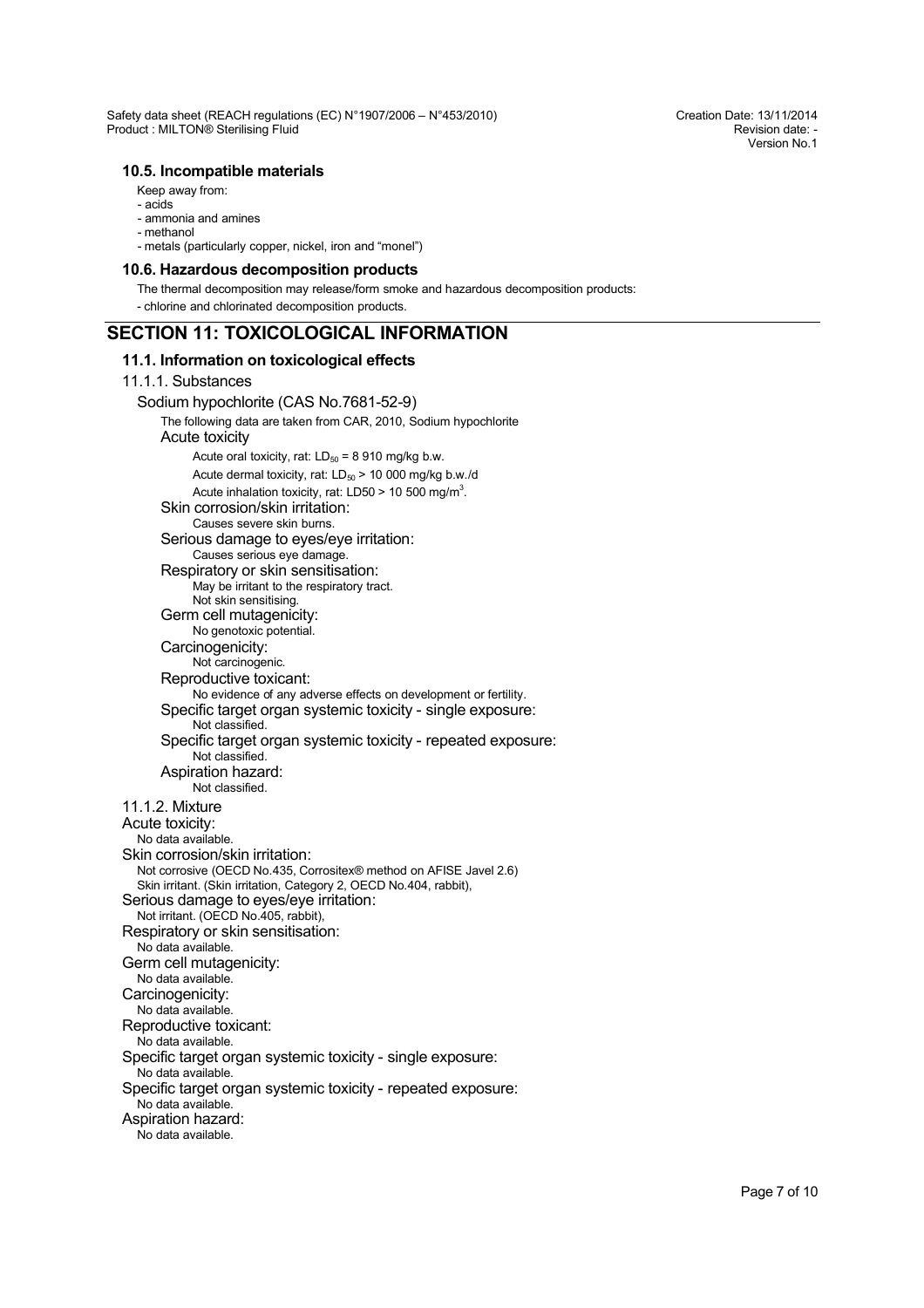Version No.1

Symptoms related to the physical, chemical and toxicological characteristics No data available. Delayed and immediate effects as well as chronic effects from short and long-term exposure No data available. Interactive effects No data available. Absence of specific data No data available.

Other information No data available.

# **SECTION 12: ECOLOGICAL INFORMATION**

# **12.1. Toxicity**

#### 12.1.1. Substances

Sodium hypochlorite, solution …% Cl active (CAS No.7681-52-9) Aquatic Acute, Category 1: very toxic to aquatic life (M acute = 10)

#### 12.1.2. Mixtures

Hazardous to the aquatic environment - Acute hazard, Category 1 (Aquatic Acute 1, H400). Hazardous to the aquatic environment - Chronic hazard, Category 3 (Aquatic Chronic 3, H412).

(classification by conventional method).

### **12.2. Persistence and degradability**

Sodium hypochlorite (CAS No.7681-52-9):

Sodium hypochlorite is a strong oxidiser. It will react with organic substances present in soil and sediments and degrades rapidly to chloride. Sodium hypochlorite is substantially removed in biological treatment processes.

#### **12.3. Bioaccumulative potential**

Sodium hypochlorite (CAS No.7681-52-9):

Sodium hypochlorite has low potential for bioaccumulation and decomposes in water (calculated log Kow = -3.42).

#### **12.4. Mobility in soil**

Sodium hypochlorite (CAS No.7681-52-9):

Sodium hypochlorite is mobile in soil and sediments.

#### **12.5. Results of PBT and vPvB assessment**

Sodium hypochlorite (CAS No.7681-52-9):

# Not classified as PBT or vPvB.

### **12.6. Other adverse effects**

Sodium hypochlorite (CAS No.7681-52-9):

Sodium hypochlorite is substantially removed in biological treatment processes. There is evidence of inhibition to the aerobic treatment process at a concentration (mg/l) of 0.05 mg/L.

# **SECTION 13: DISPOSAL CONSIDERATIONS**

Proper waste management of the mixture and/or its container must be determined in accordance with Directive 2008/98/EC.

### **13.1. Waste treatment methods**

Do not pour into drains or waterways.

### Waste:

Waste management is carried out without endangering human health, without harming the environment and, in particular without risk to water, air, soil, plants or animals.

Recycle or dispose of waste in compliance with current legislation, preferably via a certified collector or company. Do not contaminate the ground or water with waste, do not dispose of waste into the environment.

### Soiled packaging:

Completely empty container. Keep label(s) on container.

Give to a certified disposal contractor.

Local arrangements: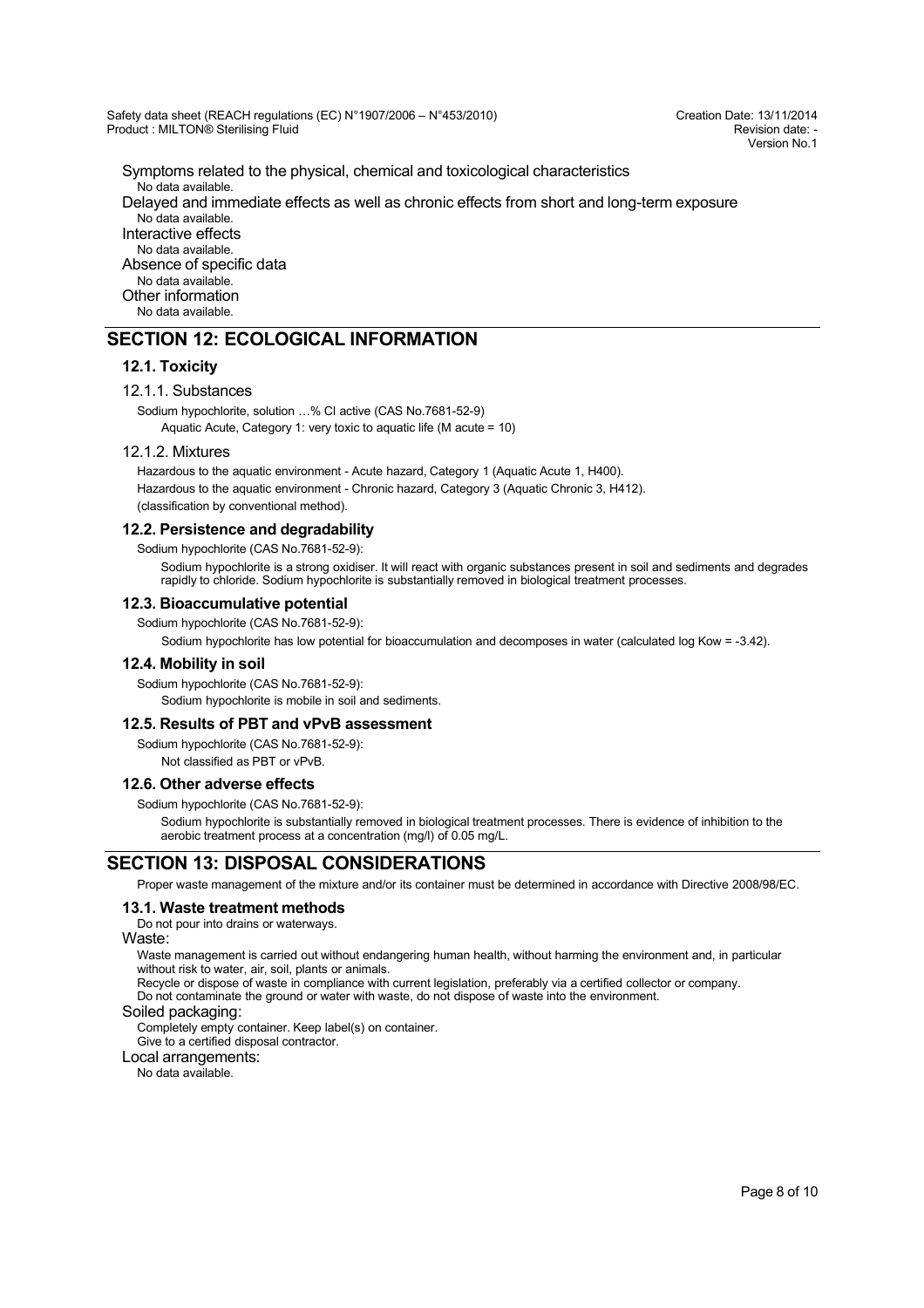# **SECTION 14: TRANSPORT INFORMATION**

Transport product in compliance with provisions of the ADR for road, RID for rail, IMDG for sea and ICAO/IATA for air transport (ADR 2013 - IMDG 2012 - ICAO/IATA 2014).

### **14.1 UN Number**

1791

# **14.2. UN proper shipping name**

# UN1791 = HYPOCHLORITE SOLUTION

# **14.3. Transport hazard class(es)**

Classification :



8

# **14.4. Packing group**

III

### **14.5. Environmental hazards**

- Environmentally hazardous material:



### **14.6. Special precautions for user**

| ADR/RID     | Classe | Code                     | Groupe | Étiquette | Ident.     | QL     | Dispo.         | EQ             | Cat.   | Tunnel |
|-------------|--------|--------------------------|--------|-----------|------------|--------|----------------|----------------|--------|--------|
|             | 8      | C <sub>9</sub>           | Ш      |           | 80         | 5 L    | 521            | E <sub>1</sub> | ◠<br>J | Е      |
|             |        |                          |        |           |            |        |                |                |        |        |
| <b>IMDG</b> | Classe | 2° Étig.                 | Groupe | QL        | <b>EMS</b> | Dispo. | EQ             |                |        |        |
|             | 8      | $\overline{\phantom{0}}$ | Ш      | 5 L       | $F-A.S-B$  | 223    | E <sub>1</sub> |                |        |        |
|             |        |                          |        |           |            |        |                |                |        |        |
| <b>IATA</b> | Classe | 2° Étig.                 | Groupe | Passager  | Passager   | Cargo  | Cargo          | Note           | EQ     |        |

8 | - | III | 852 | 5L | 856 | 60L | A3 A803 |E1

# 8 | - | III | Y841 | 1L | - | | A3 A803 | E1 **14.7. Transport in bulk according to Annex II of MARPOL73/78 and the IBC Code**

No data available.

# **SECTION 15: REGULATORY INFORMATION**

# **15.1. Safety, health and environmental regulations/legislation specific for the substance or mixture**

**- Classification and labelling information included in section 2:**

The following regulations have been used:

- Directive 67/548/EEC and its adaptations

- Directive 1999/45/EC and its adaptations

- Regulation EC 1272/2008 and its modifications

**- Container information:**

No data available.

**- Particular provisions:**